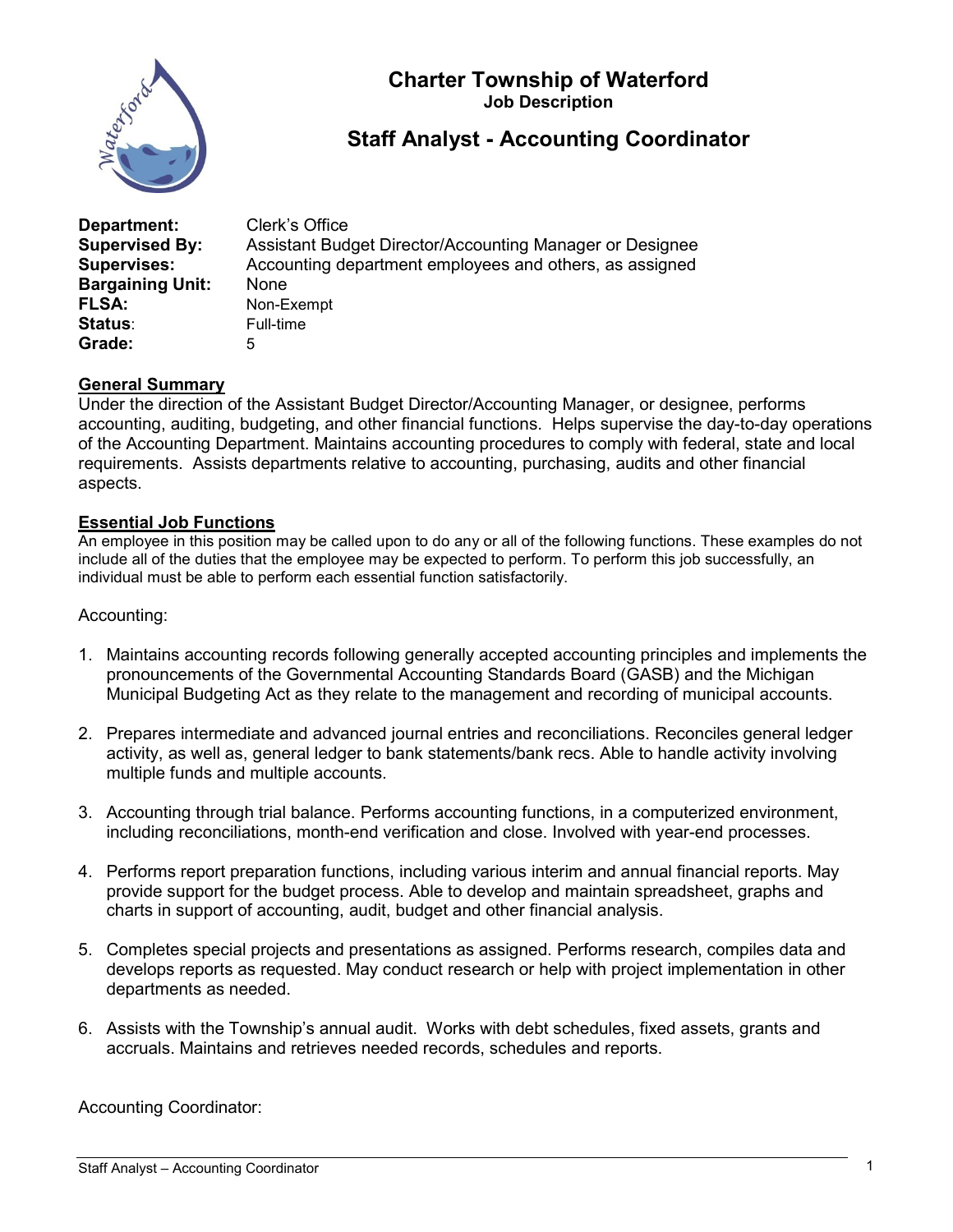- 1. Helps to supervise the daily operations of the Accounting Department. Prepares schedules, trains, assigns work, and monitors progress. Assists in the hiring, performance evaluation, and disciplinary process as requested.
- 2. Assists with routine and special activities of the Clerk and Accounting departments, including but not limited to the accounts payable process, the P-card process, purchasing, monthly accounting, annual accounting and budget.
- 3. Provides support to other departments in the areas of accounting, audit and related special projects.
- 4. Researches, evaluates and implements new technology and procedures, trains, and supports departmental transition to new or updated technology.
- 5. Coordinates Grant accounting and related reporting. In conjunction with staff from other departments, assures that grants records are properly reflected in the accounting system.

Other:

- 1. Assists with special projects and other duties, as assigned.
- 2. Maintain confidentiality given access to sensitive or confidential information.
- 3. Keeps abreast of accounting, auditing, accounts payable and purchasing procedures, techniques and standards through continued education. Maintains cooperative relationships with peer agencies and other governmental units. Attends conferences, workshops, and seminars as appropriate.

#### Required Knowledge, Skills, Abilities and Minimum Qualifications

The requirements listed below are representative of the knowledge, skills, abilities and minimum qualifications necessary to perform the essential functions of the position. Reasonable accommodations may be made to enable individuals with disabilities to perform the job.

- 1. Educational requirements: Associate's degree or Bachelor degree with an emphasis in business, accounting, finance, or related field; Bachelor's degree preferred.
- 2. Experience requirements: Three to five years of experience in accounting; municipal accounting a plus.
- 3. Knowledge of accounting and financial concepts. Knowledge of computerized financial management software; MUNIS preferred.
- 4. Ability to effectively communicate and present ideas and concepts orally and in writing. Must possess Word processing and data entry skills.
- 5. Intermediate to advanced spreadsheet skills; ability to independently create, update and maintain spreadsheets. Skills test required.
- 6. Ability to establish and maintain effective working relationships and use good judgement and resourcefulness when dealing with elected officials, Township staff, and professional contacts.
- 7. Ability to critically assess situations and solve problems, and work effectively under stress, within deadlines, and changes in work priorities.